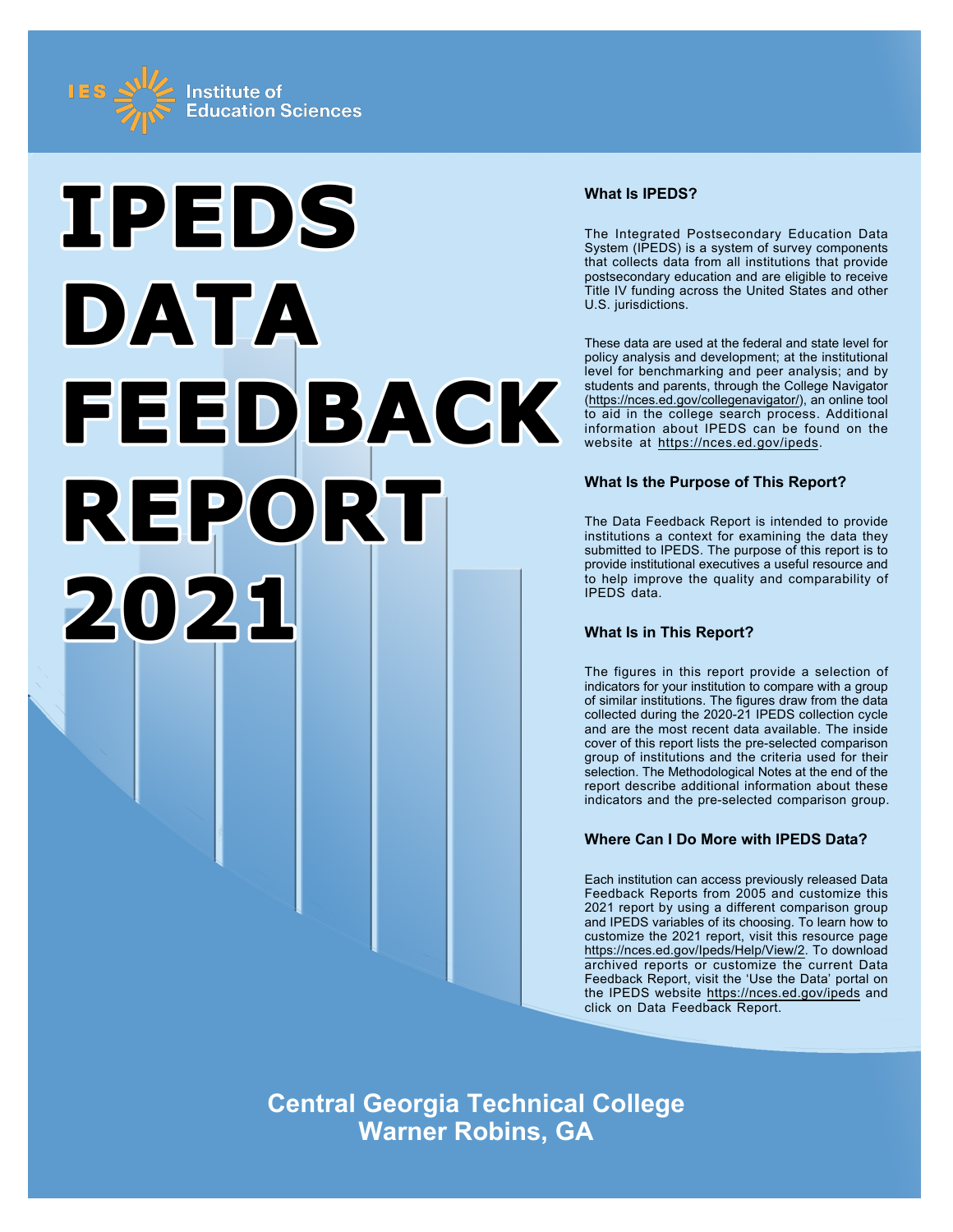## **COMPARISON GROUP**

Comparison group data are included to provide a context for interpreting your institution's indicators. If your institution did not define a custom comparison group for this report by July 15, 2021 NCES selected a comparison group for you. (In this case, the characteristics used to define the comparison group appears below.) The customized Data Feedback Report function available at<https://nces.ed.gov/ipeds/use-the-data/> can be used to reproduce the figures in this report using different peer groups.

The custom comparison group chosen by Central Georgia Technical College includes the following 8 institutions:

- Baton Rouge Community College (Baton Rouge, LA)
- Chattahoochee Technical College (Marietta, GA)
- Elizabethtown Community and Technical College (Elizabethtown, KY)
- Georgia Northwestern Technical College (Rome, GA)
- Greenville Technical College (Greenville, SC)
- Gwinnett Technical College (Lawrenceville, GA)
- Owensboro Community and Technical College (Owensboro, KY)
- West Georgia Technical College (Waco, GA)

## **The figures in this report have been organized and ordered into the following topic areas:**

| <b>Topic Area</b>                                    | <b>Figures</b>                        | Pages         |
|------------------------------------------------------|---------------------------------------|---------------|
| 1) Admissions (only for non-open-admissions schools) | [No charts applicable]                |               |
| 2) Student Enrollment                                | 1. $2.3$ and $4$                      | $3$ and $4$   |
| 3) Awards                                            | 5                                     | 4             |
| 4) Charges and Net Price                             | 6 and 7                               | 4             |
| 5) Student Financial Aid                             | 8 and 9                               | 5             |
| 6) Military Benefits*                                | [No charts applicable]                |               |
| 7) Retention and Graduation Rates                    | 10, 11, 12, 13, 14, 15, 16, 17 and 18 | 5, 6, 7 and 8 |
| 8) Finance                                           | 19 and 20                             | 9             |
| 9) Staff                                             | 21 and 22                             | 9 and 10      |
| 10) Libraries*                                       | 23 and 24                             | 10            |

\*These figures only appear in customized Data Feedback Reports (DFRs), which are available through Use the Data portal on the IPEDS website.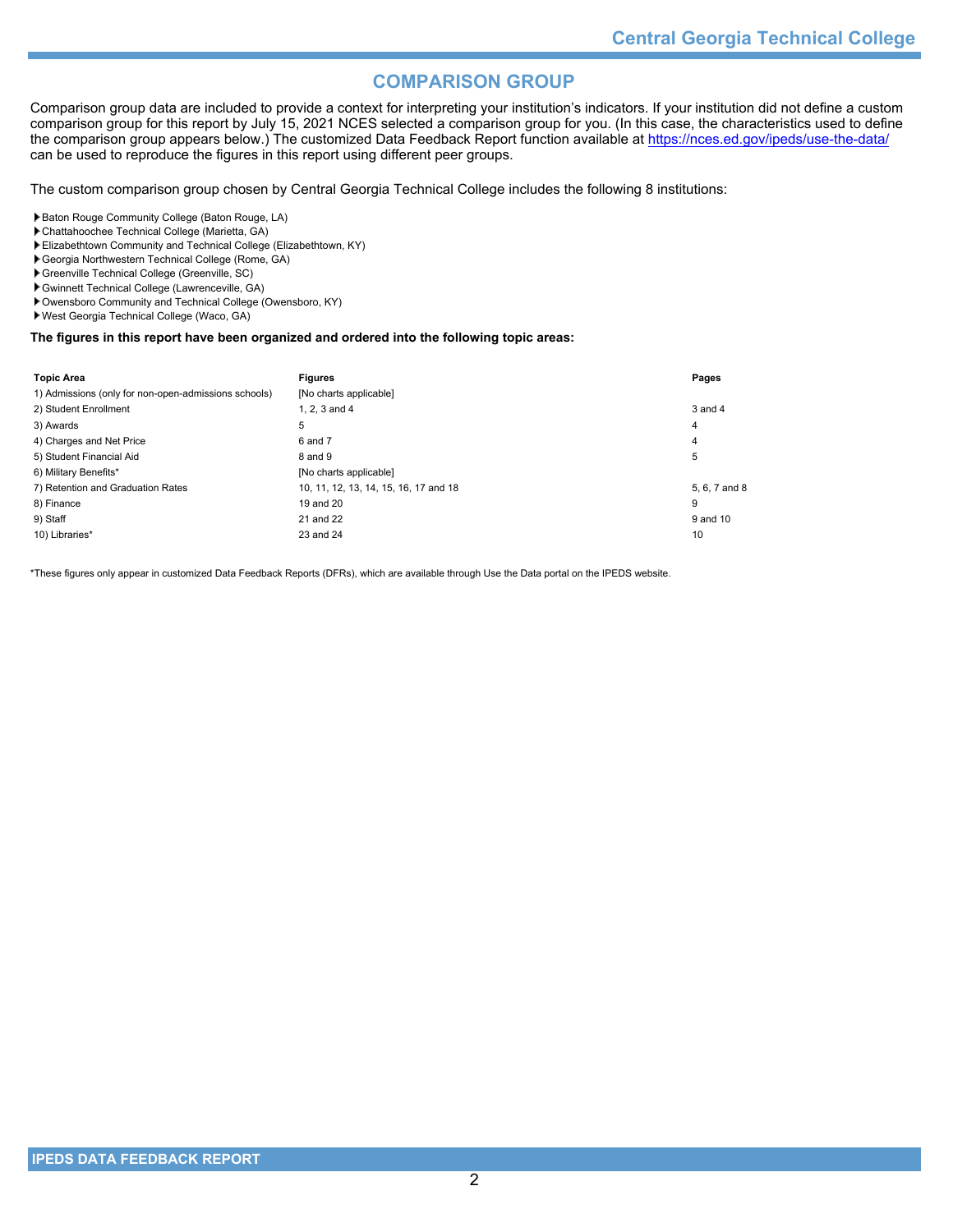



NOTE: For more information about disaggregation of data by race and ethnicity, see the Methodological Notes. Median values for the comparison group will not add to 100%. See 'Use of Median Values for Comparison Group' for how median values are determined. N is the number of institutions in the comparison group. SOURCE: U.S. Department of Education, National Center for Education Statistics, Integrated Postsecondary Education Data System (IPEDS): Spring 2021, Fall Enrollment component.

### **Figure 2. 12-month FTE enrollment, total unduplicated headcount, full- and part-time undergraduate headcount (2019-20) and total fall enrollment, full-time and part-time undergraduate fall enrollment (Fall 2020)**

## **Figure 3. Percent of students enrolled in distance education courses, by amount of distance education: Fall 2020**



NOTE: For details on calculating full-time equivalent (FTE) enrollment, see Calculating FTE in the Methodological Notes. Total headcount, FTE, and full- and part-time fall enrollment include both undergraduate and postbaccalaureate students, when applicable. N is the number of institutions in the comparison group.

SOURCE: U.S. Department of Education, National Center for Education Statistics, Integrated Postsecondary Education Data System (IPEDS): Fall 2020, 12-month Enrollment component and Spring 2021, Fall Enrollment component.



NOTE: N is the number of institutions in the comparison group.

SOURCE: U.S. Department of Education, National Center for Education Statistics, Integrated Postsecondary Education Data System (IPEDS): Spring 2021, Fall Enrollment component.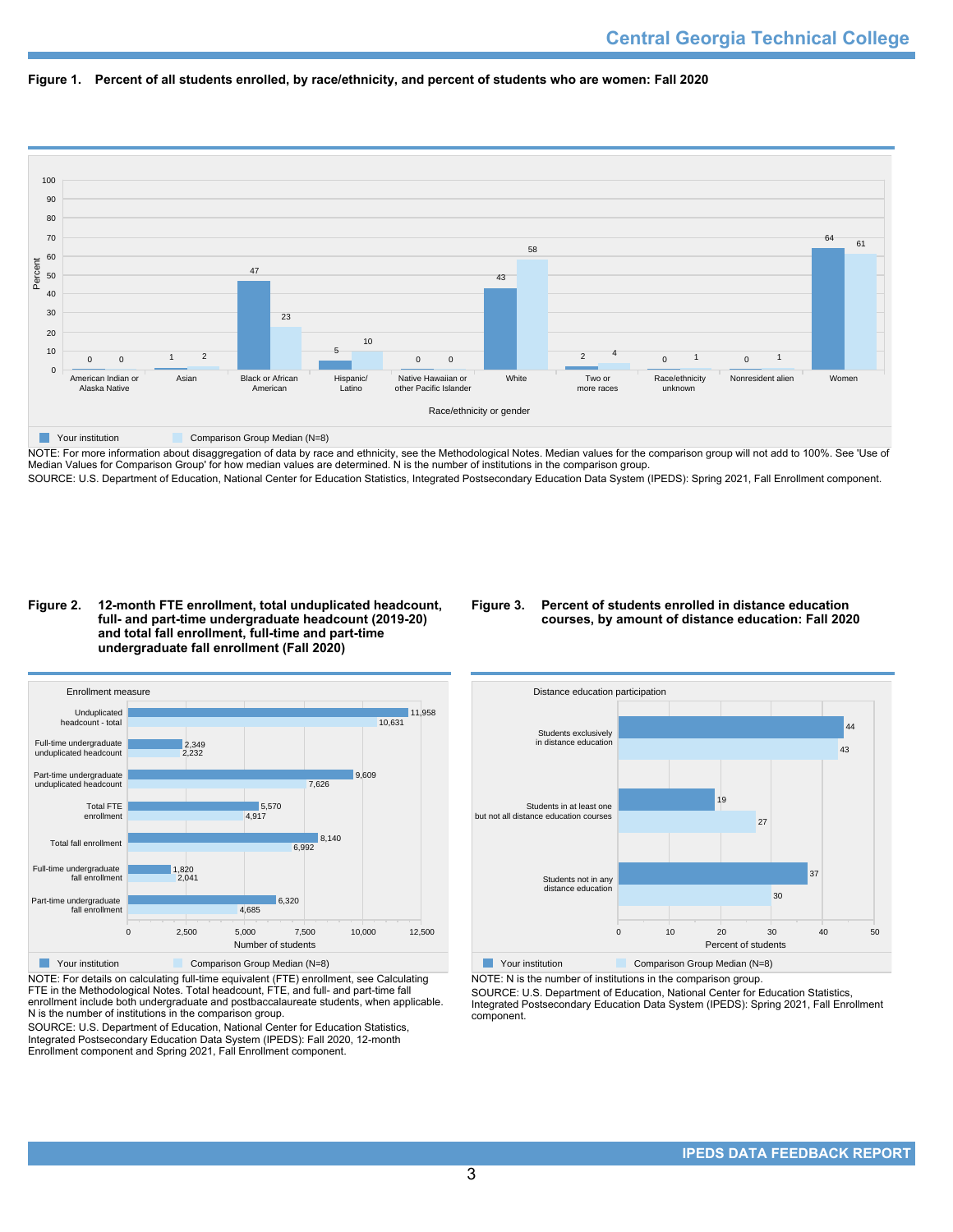**Figure 4. Percent of students enrolled in distance education courses, by amount of distance education and student level: 2019-20**



SOURCE: U.S. Department of Education, National Center for Education Statistics, Integrated Postsecondary Education Data System (IPEDS): Fall 2020, 12-month Enrollment component.





NOTE: N is the number of institutions in the comparison group. SOURCE: U.S. Department of Education, National Center for Education Statistics, Integrated Postsecondary Education Data System (IPEDS): Fall 2020, Completions component.

#### **Figure 6. Tuition and required fees for full-time, first-time degree/certificate-seeking undergraduates: Academic years 2017-18 to 2020-21**



NOTE: The tuition and required fees shown here are the lowest reported from the categories of in-district, in-state, and out-of-state. N is the number of institutions in the comparison group.

SOURCE: U.S. Department of Education, National Center for Education Statistics, Integrated Postsecondary Education Data System (IPEDS): Fall 2020, Institutional Characteristics component.

#### **Figure 7. Average net price of attendance for full-time, first-time degree/certificate-seeking undergraduate students, who were awarded grant or scholarship aid: 2017-18 to 2019- 20**



NOTE: Average net price is for full-time, first-time degree/certificate-seeking undergraduate students and is generated by subtracting the average amount of federal, state/local government, and institutional grant and scholarship awarded aid from the total cost of attendance. Total cost of attendance is the sum of published tuition and required fees (lower of in-district or in-state for public institutions), books and supplies, and the weighted average of room and board and other expenses. For details, see the Methodological Notes. N is the number of institutions in the comparison group. SOURCE: U.S. Department of Education, National Center for Education Statistics, Integrated Postsecondary Education Data System (IPEDS): Fall 2020, Institutional Characteristics component and Winter 2020-21, Student Financial Aid component.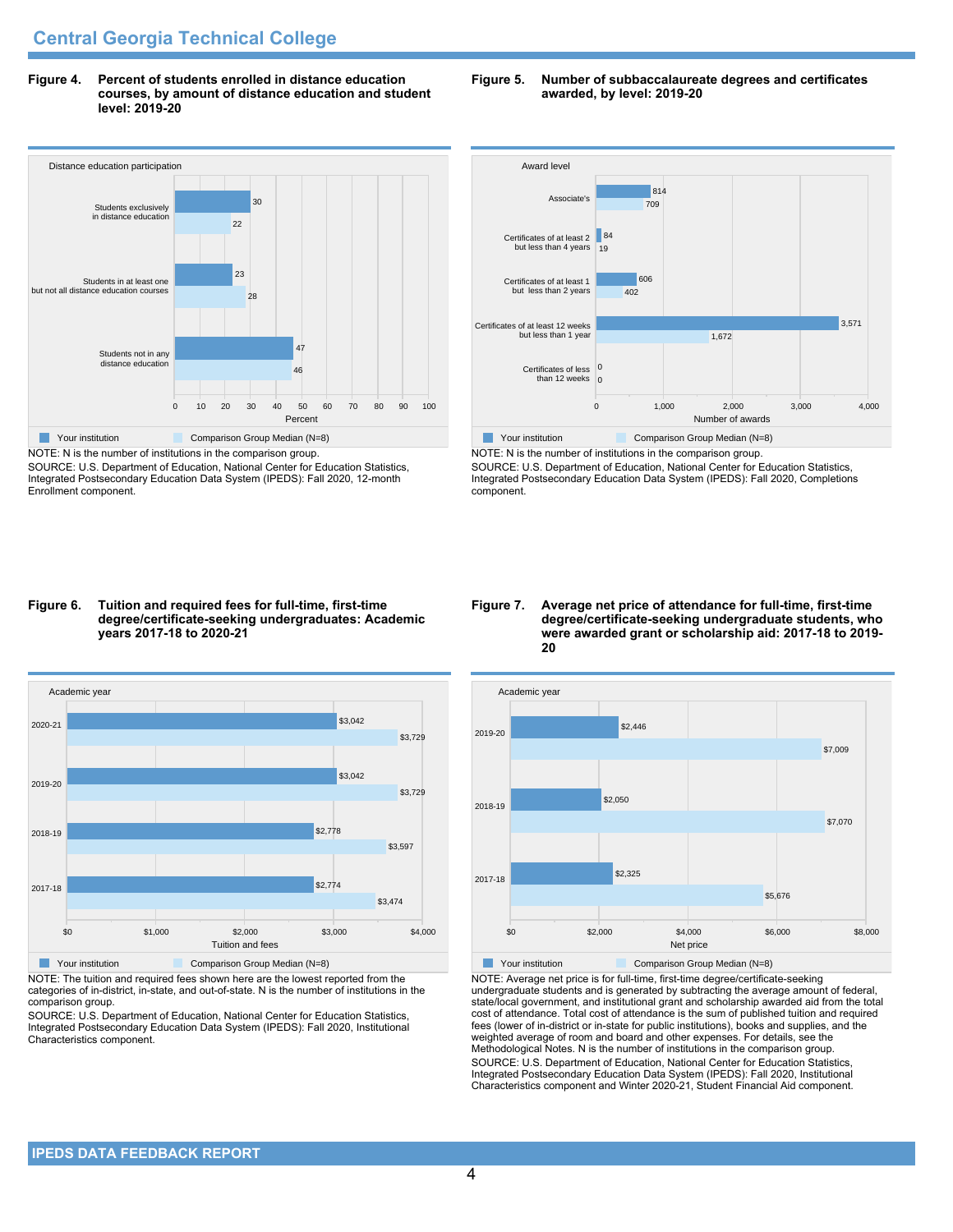# **Central Georgia Technical College**

**Figure 8. Percent of full-time, first-time degree/certificate-seeking undergraduate students who were awarded grant or scholarship aid, or loans, by type of aid: 2019-20**



NOTE: Any grant aid above includes grant or scholarship aid awarded from the federal government, state/local government, or the institution. Federal grants include Federal Pell grants and other federal grants. Any loans include federal loans and other loans awarded to students. For details on how students are counted for financial aid reporting, see Cohort Determination in the Methodological Notes. N is the number of institutions in the comparison group.

SOURCE: U.S. Department of Education, National Center for Education Statistics, Integrated Postsecondary Education Data System (IPEDS): Winter 2020-21, Student Financial Aid component.

### **Figure 9. Average amounts of awarded grant or scholarship aid, or loans awarded to full-time, first-time degree/certificateseeking undergraduate students, by type of aid: 2019-20**



NOTE: Any grant aid above includes grant or scholarship aid awarded from the federal government, state/local government, or the institution. Federal grants include Federal Pell grants and other federal grants. Any loans include federal loans and other loans awarded to students. Average amounts of aid were calculated by dividing the total aid awarded by the unduplicated count of recipients at each institution. N is the number of institutions in the comparison group.

SOURCE: U.S. Department of Education, National Center for Education Statistics, Integrated Postsecondary Education Data System (IPEDS): Winter 2020-21, Student Financial Aid component.

### **Figure 10. Retention rates of first-time degree/certificate seeking students, attendance status: Fall 2019 cohort**



NOTE: Retention rates are measured from the fall of first enrollment to the following fall. Academic reporting institutions report retention data for the Fall 2019 cohort of students who are still enrolled as of the institution's official fall reporting date or as of October 15, 2020. Program reporters determine the cohort with enrollment any time between August 1 - October 31, 2019 and retention based on August 1, 2020.

SOURCE: U.S. Department of Education, National Center for Education Statistics, Integrated Postsecondary Education Data System (IPEDS): Spring 2021, Fall Enrollment component.

### **Figure 11. Graduation and transfer-out rates of full-time, first-time degree/certificate-seeking undergraduates within 150% of normal time to program completion: 2017 cohort**



NOTE: Graduation rate cohort includes all full-time, first-time degree/certificate-seeking undergraduate students. Graduation and transfer-out rates are the Student Right-to-Know rates. Only institutions with mission to prepare students to transfer are required to report transfer out. For more details, see the Methodological Notes. N is the number of institutions in the comparison group.

SOURCE: U.S. Department of Education, National Center for Education Statistics, Integrated Postsecondary Education Data System (IPEDS): Winter 2020-21, Graduation Rates component.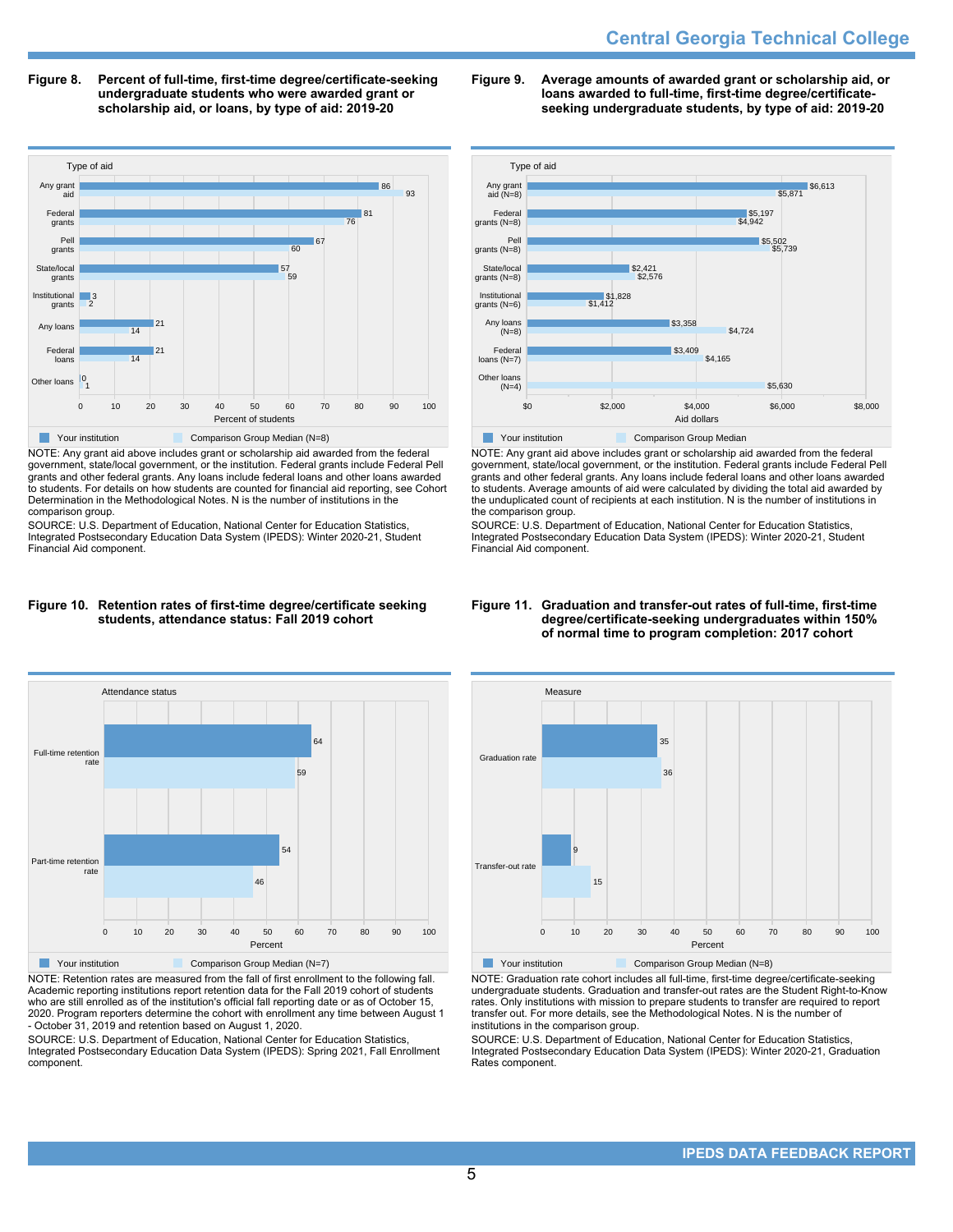**Figure 12. Graduation rates of full-time, first-time degree/certificate-seeking undergraduates within 150% of normal time to program completion, by race/ethnicity: 2017 cohort**



NOTE: For more information about disaggregation of data by race and ethnicity, see the Methodological Notes. The graduation rates are the Student Right-to-Know (SRK) rates. Median values for the comparison group will not add to 100%. N is the number of institutions in the comparison group.

SOURCE: U.S. Department of Education, National Center for Education Statistics, Integrated Postsecondary Education Data System (IPEDS): Winter 2020-21, Graduation Rates component.

### **Figure 13. Graduation rates of full-time, first-time degree/certificateseeking undergraduates within 150% of normal time to program completion, by type of aid: 2017 cohort**

## **Figure 14. Graduation rates of full-time, first-time degree/certificateseeking undergraduates within normal time, and 150% and 200% of normal time to program completion: 2016 cohort**



NOTE: Graduation rate cohort includes all full-time, first-time degree/certificate-seeking undergraduate students. Data were collected on those students, who at entry of the cohort, were awarded a Pell Grant and students who were awarded a Subsidized Stafford loan, but did not receive a Pell Grant. Graduation rates are the Student Right-to-Know rates. For more details, see the Methodological Notes. N is the number of institutions in the comparison group.

SOURCE: U.S. Department of Education, National Center for Education Statistics, Integrated Postsecondary Education Data System (IPEDS): Winter 2020-21, Graduation Rates component.



NOTE: The 150% graduation rate is the Student Right-to-Know (SRK) rates; the Normal time and 200% rates are calculated using the same methodology. For details, see the Methodological Notes. N is the number of institutions in the comparison group. SOURCE: U.S. Department of Education, National Center for Education Statistics, Integrated Postsecondary Education Data System (IPEDS): Winter 2020-21, 200% Graduation Rates component.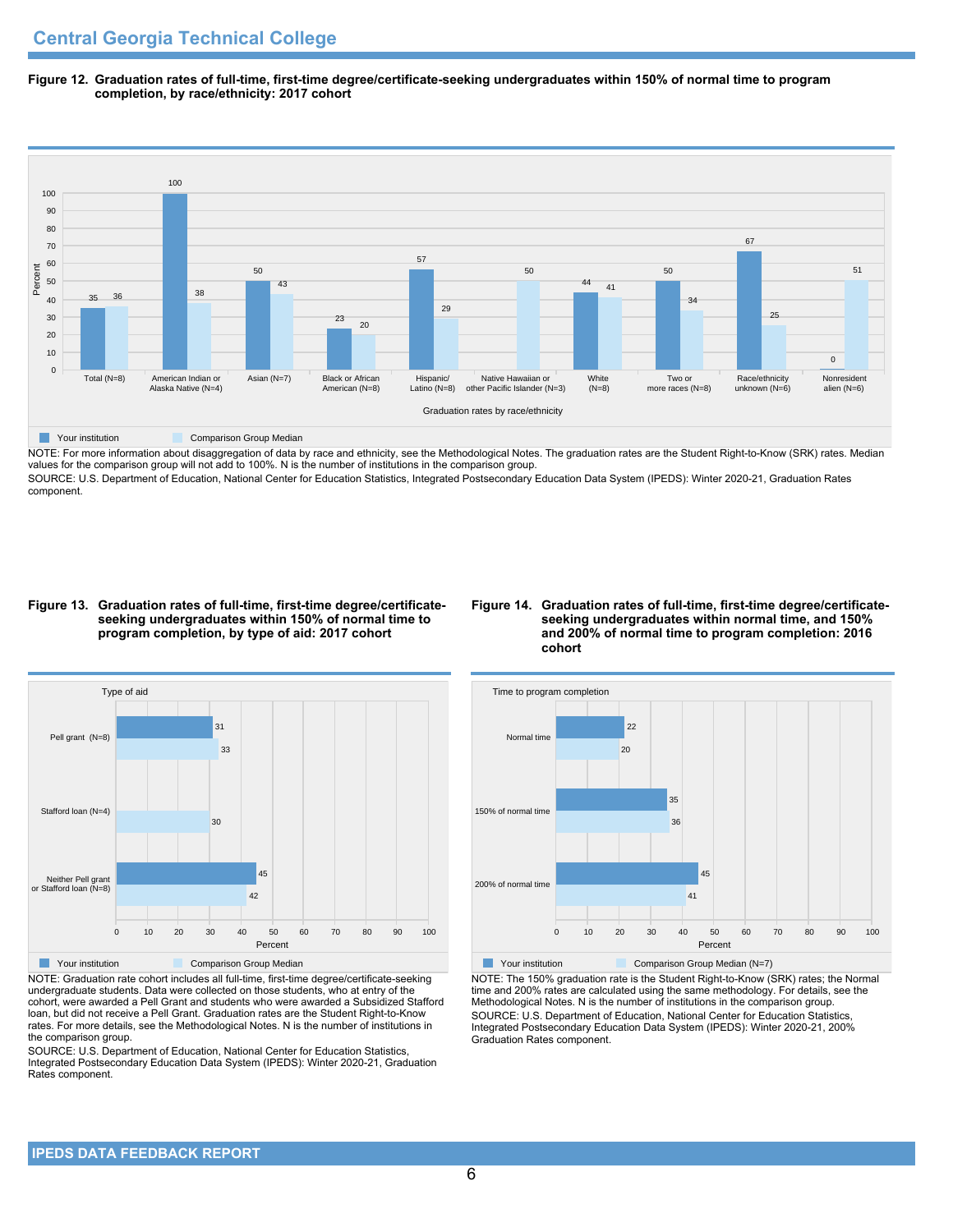### **Figure 15. Award and enrollment rates of first-time, full-time, degree/certificate-seeking undergraduates after 8 years of entry, by Pell status: 2012-13 cohort**



NOTE: Award measures are based on the highest award received after 8 years of entry and enrollment measures are based on students who did not receive an award after 8 years of entry. Student cohorts (i.e., First-time, full-time; First-time, part-time; Non-first-time, full-time; and Non-first-time, part-time) are degree/certificate-seeking undergraduate students who entered the institution between July 1, 2012-June 30, 2013. Pell recipients are students with demonstrated financial need. For more details, see the Methodological Notes. N is the number of institutions in the comparison group. Medians are not reported for comparison groups with less than three values.

SOURCE: U.S. Department of Education, National Center for Education Statistics, Integrated Postsecondary Education Data System (IPEDS): Winter 2020-21, Outcome Measures component.

## **Figure 16. Award and enrollment rates of first-time, part-time, degree/certificate-seeking undergraduates after 8 years of entry, by Pell status: 2012-13 cohort**



NOTE: Award measures are based on the highest award received after 8 years of entry and enrollment measures are based on students who did not receive an award after 8 years of entry. Student cohorts (i.e., First-time, full-time; First-time, part-time; Non-first-time, full-time; and Non-first-time, part-time) are degree/certificate-seeking undergraduate students who entered the institution between July 1, 2012-June 30, 2013. Pell recipients are students with demonstrated financial need. For more details, see the Methodological Notes. N is the number of institutions in the comparison group. Medians are not reported for comparison groups with less than three values. SOURCE: U.S. Department of Education, National Center for Education Statistics, Integrated Postsecondary Education Data System (IPEDS): Winter 2020-21, Outcome Measures component.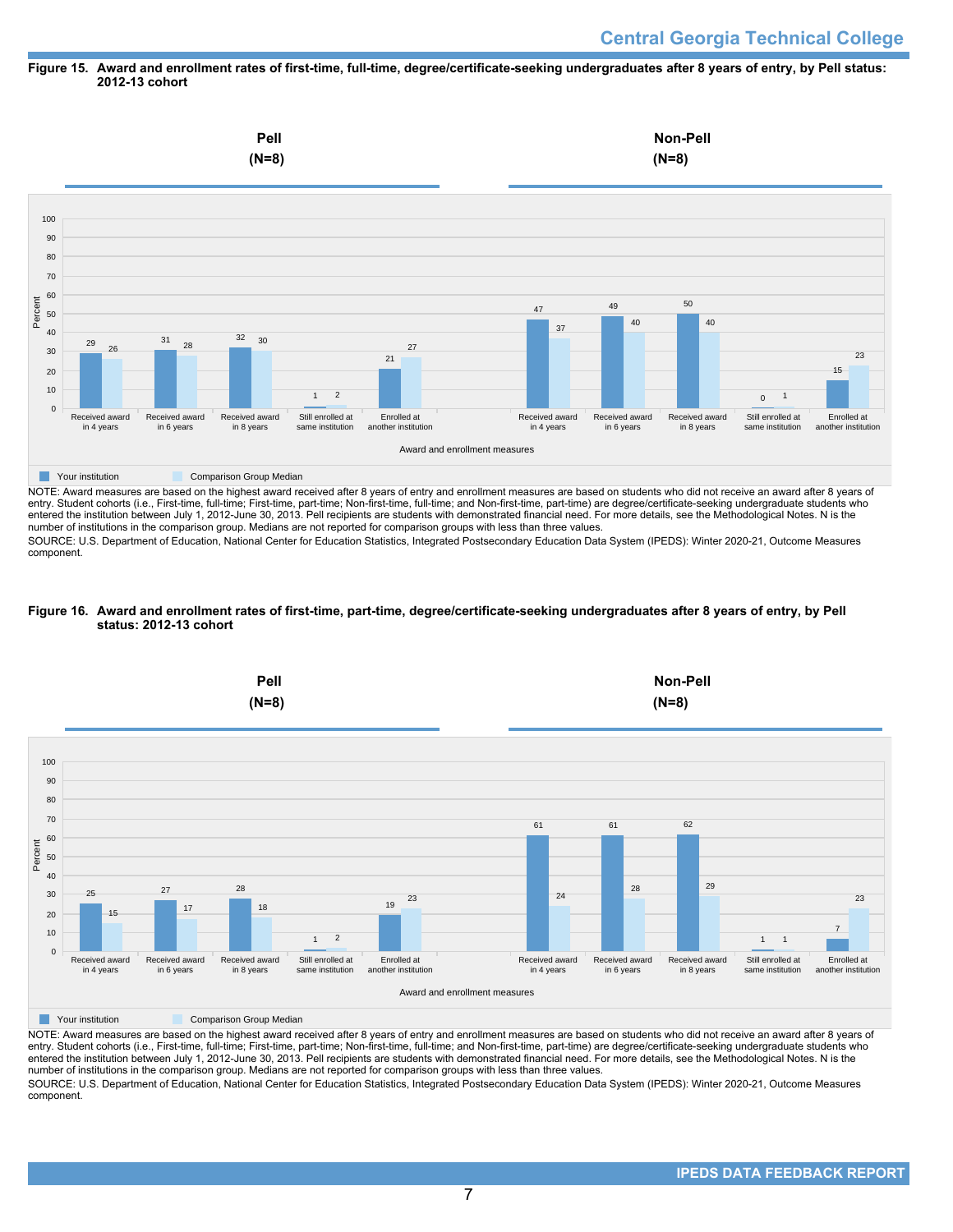## **Central Georgia Technical College**

### **Figure 17. Award and enrollment rates of non-first-time, full-time, degree/certificate-seeking undergraduates after 8 years of entry, by Pell status: 2012-13 cohort**



NOTE: Award measures are based on the highest award received after 8 years of entry and enrollment measures are based on students who did not receive an award after 8 years of entry. Student cohorts (i.e., First-time, full-time; First-time, part-time; Non-first-time, full-time; and Non-first-time, part-time) are degree/certificate-seeking undergraduate students who entered the institution between July 1, 2012-June 30, 2013. Pell recipients are students with demonstrated financial need. For more details, see the Methodological Notes. N is the number of institutions in the comparison group. Medians are not reported for comparison groups with less than three values.

SOURCE: U.S. Department of Education, National Center for Education Statistics, Integrated Postsecondary Education Data System (IPEDS): Winter 2020-21, Outcome Measures component.

### **Figure 18. Award and enrollment rates of non-first-time, part-time, degree/certificate-seeking undergraduates after 8 years of entry, by Pell status: 2012-13 cohort**



NOTE: Award measures are based on the highest award received after 8 years of entry and enrollment measures are based on students who did not receive an award after 8 years of entry. Student cohorts (i.e., First-time, full-time; First-time, part-time; Non-first-time, full-time; and Non-first-time, part-time) are degree/certificate-seeking undergraduate students who entered the institution between July 1, 2012-June 30, 2013. Pell recipients are students with demonstrated financial need. For more details, see the Methodological Notes. N is the number of institutions in the comparison group. Medians are not reported for comparison groups with less than three values. SOURCE: U.S. Department of Education, National Center for Education Statistics, Integrated Postsecondary Education Data System (IPEDS): Winter 2020-21, Outcome Measures component.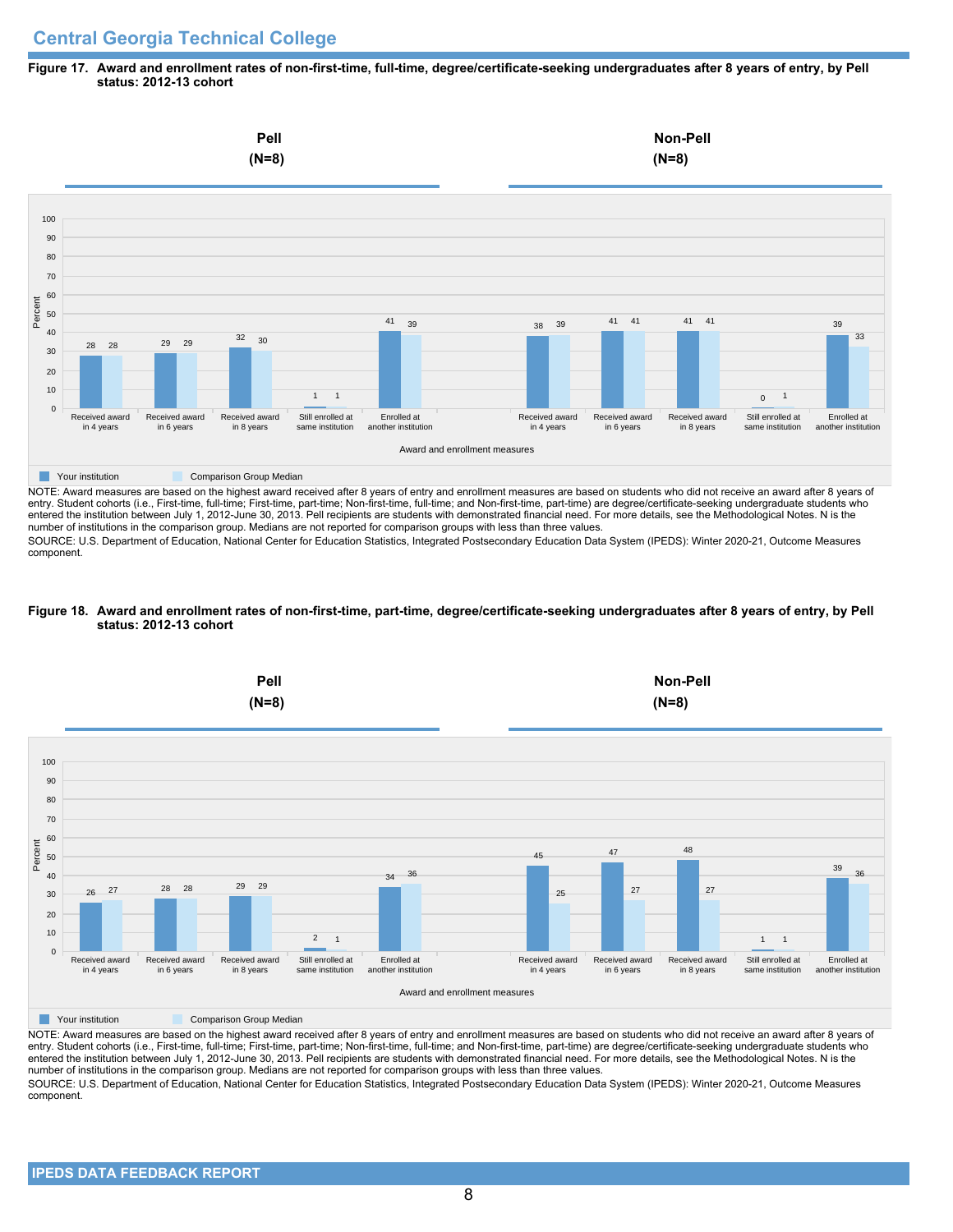**Central Georgia Technical College** 

**Figure 19. Percent distribution of core revenues, by source: Fiscal year 2020**

**Figure 20. Core expenses per FTE enrollment, by function: Fiscal year 2020**



NOTE: The comparison group median is based on those members of the comparison group that report finance data using the same accounting standards as the comparison institution. For more information, see the Methodological Notes. N is the number of institutions in the comparison group.

SOURCE: U.S. Department of Education, National Center for Education Statistics, Integrated Postsecondary Education Data System (IPEDS): Spring 2021, Finance component.



NOTE: Expenses per full-time equivalent (FTE) enrollment, particularly instruction, may be inflated because finance data includes all core expenses while FTE reflects credit activity only. For details on calculating FTE enrollment and a detailed definition of core expenses, see the Methodological Notes. N is the number of institutions in the comparison group. SOURCE: U.S. Department of Education, National Center for Education Statistics, Integrated Postsecondary Education Data System (IPEDS): Fall 2020, 12-month Enrollment component and Spring 2021, Finance component.

## **Figure 21. Full-time equivalent staff, by occupational category: Fall 2020**



NOTE: Graduate assistants are not included. For calculation details, see the Methodological Notes. N is the number of institutions in the comparison group. SOURCE: U.S. Department of Education, National Center for Education Statistics, Integrated Postsecondary Education Data System (IPEDS): Spring 2021, Human Resources component.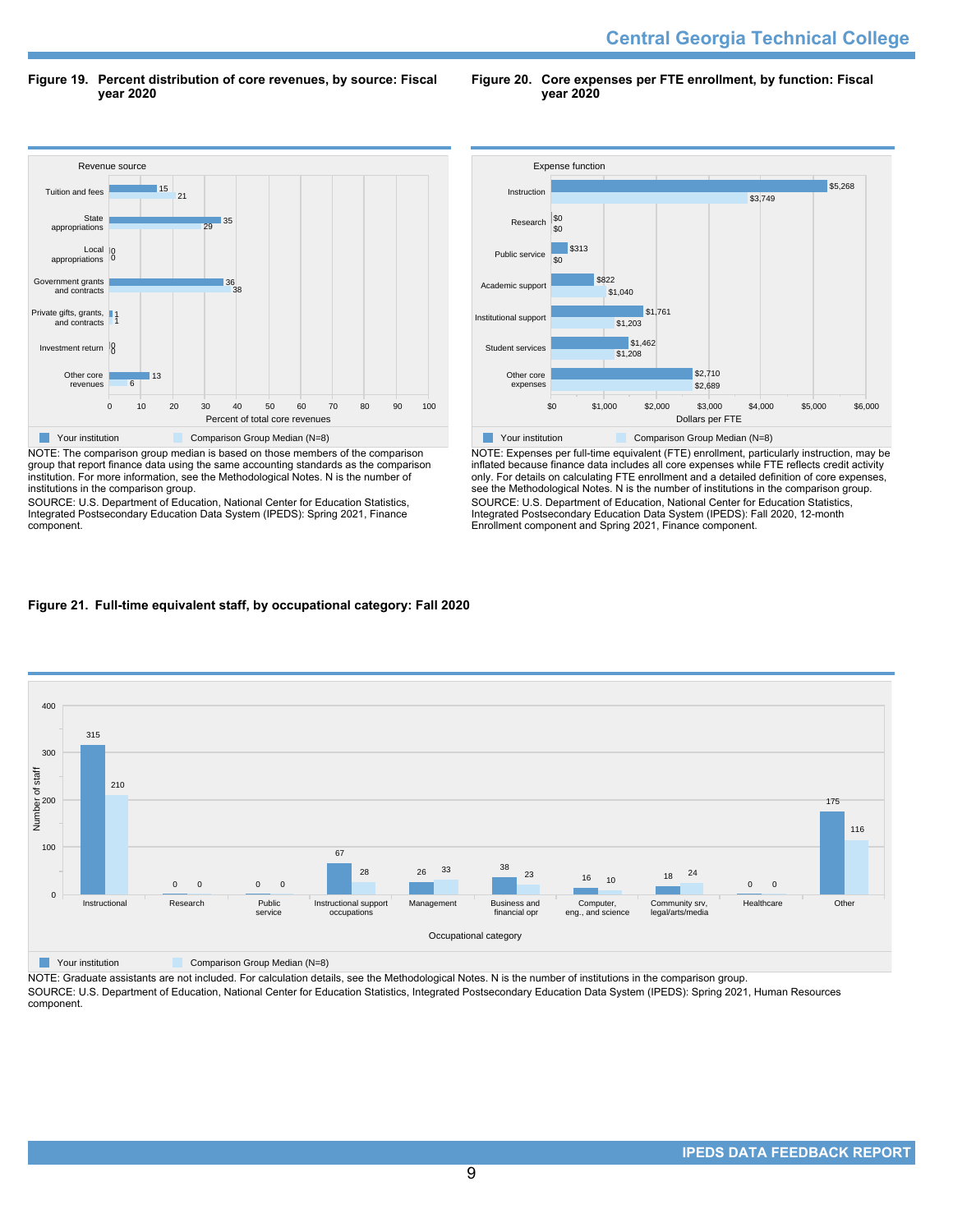**Figure 22. Average salaries of full-time instructional non-medical staff equated to 9-months worked, by academic rank: Academic year 2020-21**



NOTE: See Methodology Notes for more details on average salary. N is the number of institutions in the comparison group. Medians are not reported for comparison groups with less than three values.

SOURCE: U.S. Department of Education, National Center for Education Statistics, Integrated Postsecondary Education Data System (IPEDS): Spring 2021, Human Resources component.

## **Figure 24. Percent distribution of library expenses, by function: Fiscal Year 2020**



NOTE: N is the number of institutions in the comparison group.

SOURCE: U.S. Department of Education, National Center for Education Statistics, Integrated Postsecondary Education Data System (IPEDS): Spring 2021, Academic Libraries component.





NOTE: N is the number of institutions in the comparison group. SOURCE: U.S. Department of Education, National Center for Education Statistics, Integrated Postsecondary Education Data System (IPEDS): Spring 2021, Academic Libraries component.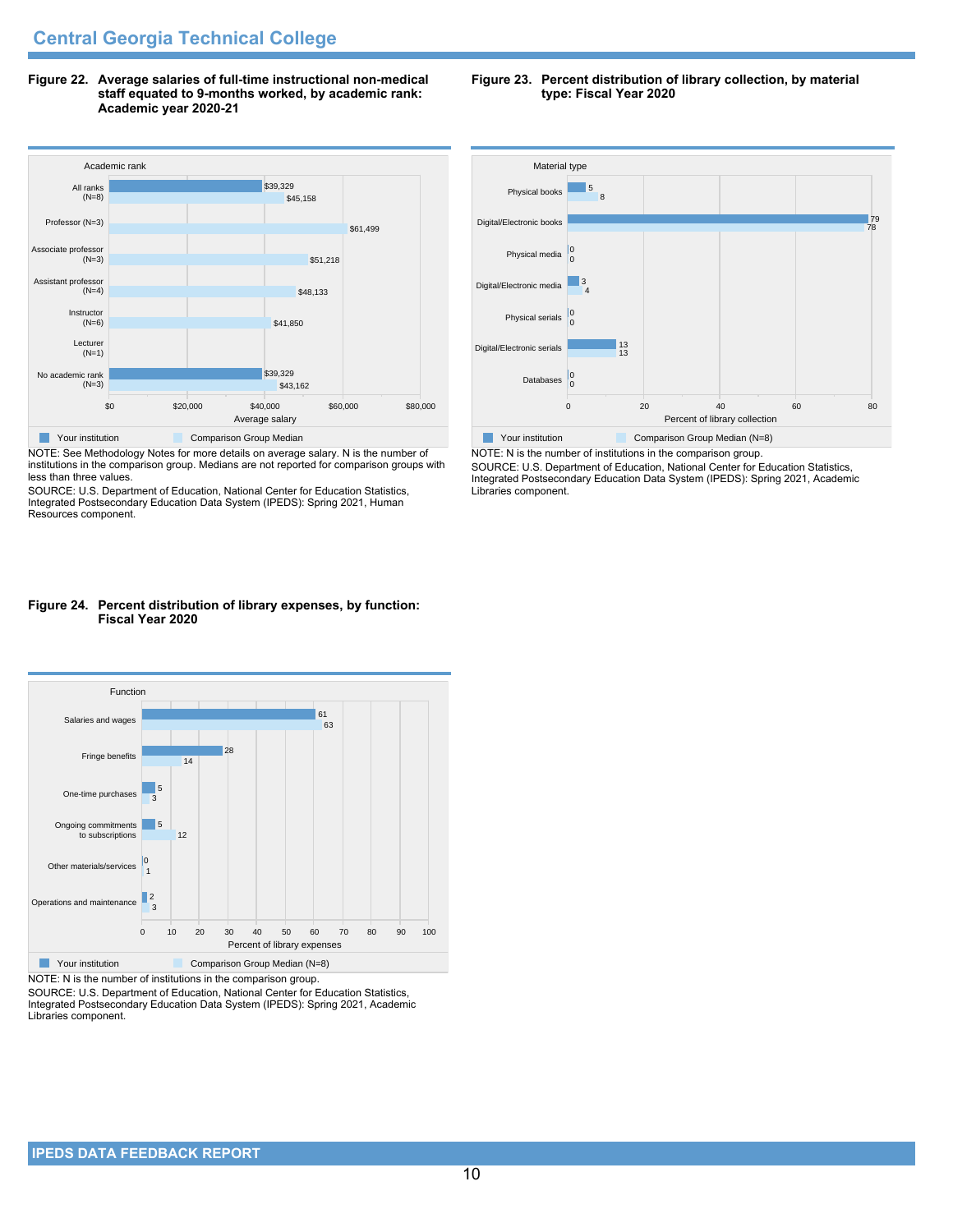## **METHODOLOGICAL NOTES**

## **Overview**

This report is based on data supplied by institutions to IPEDS during 2020-21 data collection year. Response rates exceeded 99% for most surveys. IPEDS data release memos at <https://nces.ed.gov/ipeds/use-the-data/survey-components> provide an overview of the number of institutions responding to the survey components. Furthermore, data used in this report are provisional level and may be revised for a limited time through the IPEDS Prior Year Revision system.

## **Use of Median Values for Comparison Group**

This report compares your institution's data to the median value for the comparison group for each indicator shown in the figure. If more than one indicator is present in a figure, the median values are determined separately for each indicator. Medians are not displayed for comparison groups with fewer than three values. Where percentage distributions are presented, median values may not add to 100%. To access all the data used to create the figures included in this report, go to 'Use the Data' portal on the IPEDS website at this provided link (<https://nces.ed.gov/ipeds>).

## **Missing Indicators**

If a indicator is not reported for your institution, the omission indicates that the indicator is not relevant to your institution and the data were not collected. Not all notes may be applicable to your report.

## **Use of Imputed Data**

All IPEDS data are subject to imputation for total (institutional) and partial (item) nonresponse. If necessary, imputed values were used to prepare your report.

## **Data Confidentiality**

IPEDS data are not collected under a pledge of confidentiality.

## **Disaggregation of Data by Race/Ethnicity**

When applicable, some indicators are disaggregated by race/ethnicity. Data disaggregated by race/ethnicity have been reported using the 1997 Office of Management and Budget categories. Detailed information about the race/ethnicity categories can be found at <https://nces.ed.gov/ipeds/Section/Resources>.

## **Cohort Determination for Reporting Student Financial Aid, Graduation Rates, and Outcome Measures**

Student cohorts for reporting Student Financial Aid and Graduation Rates data are based on the reporting type of the institution. For institutions that report based on an academic year (those operating on standard academic terms), student counts and cohorts are based on fall term data. Student counts and cohorts for program reporters (those that do not operate on standard academic terms) are based on unduplicated counts of students enrolled during a full 12-month period.

Student cohorts for reporting Outcome Measures are based on a full-year cohort from July 1-June 30 for all degree-granting institutions.

## **DESCRIPTION OF INDICATORS USED IN THE FIGURES**

## **Admissions (only for non-open-admissions schools)**

## *Admissions and Test Score Data*

Admissions and test score data are presented only for institutions that do not have an open admission policy, and apply to first-time, degree/certificate-seeking undergraduate students only. Applicants include only those students who fulfilled all requirements for consideration for admission and who were notified of one of the following actions: admission, non-admission, placement on a wait list, or application withdrawn (by applicant or institution). Admitted applicants (admissions) include wait-listed students who were subsequently offered admission. Early decision, early action, and students who began studies during the summer prior to the fall reporting period are included. For customized Data Feedback Reports, test scores are presented only if scores are required for admission.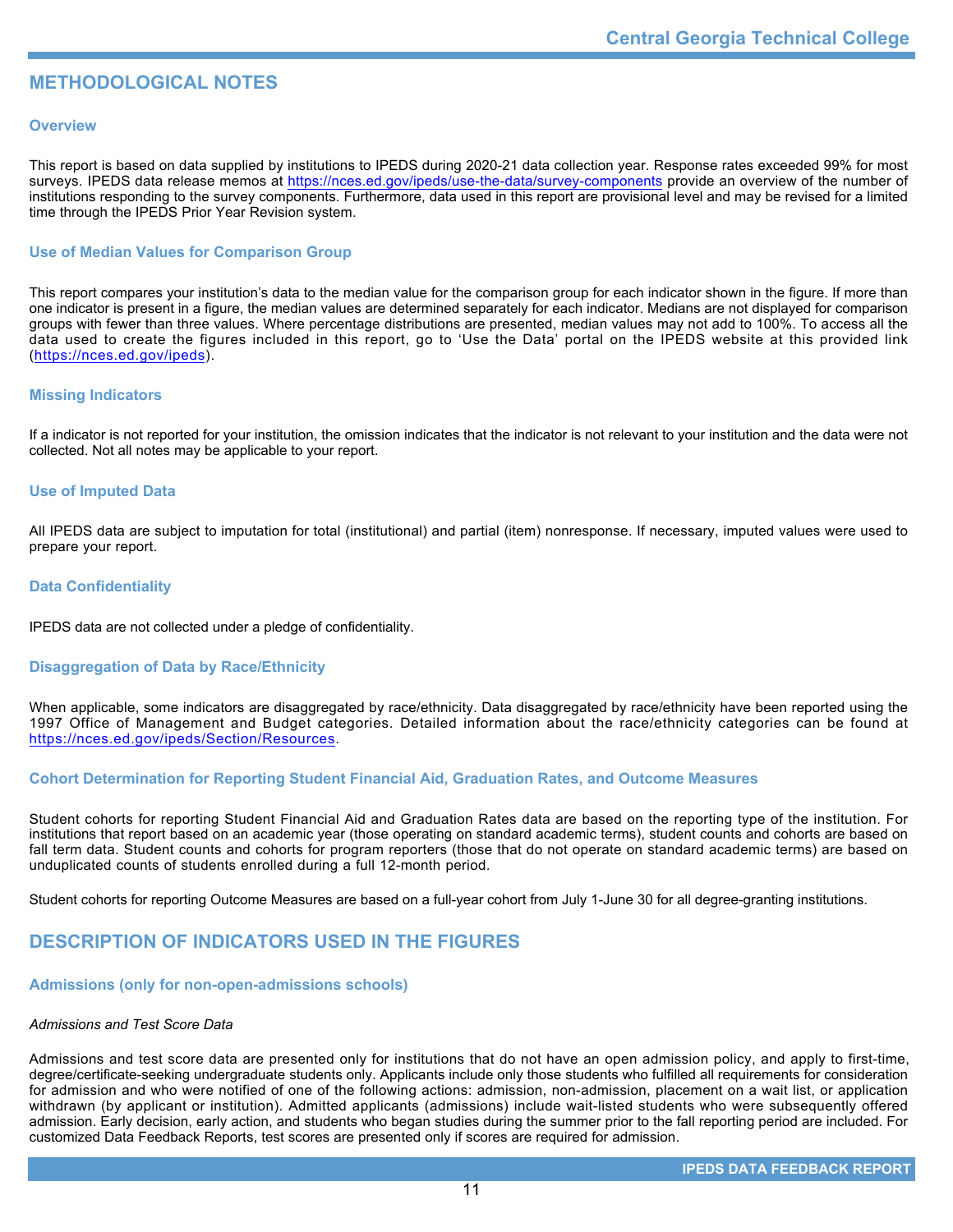## **Student Enrollment**

## *Enrollment Counts*

12-month Enrollment captures a cumulative unduplicated headcount of enrollment over the full 12-month period beginning July 1 and ending June 30. In contrast, Fall Enrollment captures number of students enrolled on a particular date in the fall. Fall enrollment is often referred to as a "snapshot" of an institution's enrollment at a specific time.

## *FTE Enrollment*

The full-time equivalent (FTE) enrollment used in this report is the sum of the institution's FTE undergraduate enrollment and FTE graduate enrollment (as calculated from or reported on the 12-month Enrollment component). Undergraduate and graduate FTE are estimated using 12-month instructional activity (credit and/or contact hours). See "Calculation of FTE Students (using instructional activity)" in the IPEDS Glossary at <https://surveys.nces.ed.gov/ipeds/VisGlossaryAll.aspx>.

## **Completions**

## *Completions and Completers*

Completions collects data on undergraduate and graduate completions and completers in a 12-month period. Completions are the counts of postsecondary awards granted where each award reported once but multiple awards may be reported for one recipient. Completers are the counts of students granted postsecondary awards. The count of completers is collected in two ways. The first way counts all completers, while the second way counts completers by award level (e.g., number of associate's completers, number of bachelor's completers).

## **Student Financial Aid**

### *Financial Aid Recipients and Amounts*

Student Financial Aid collects the counts of undergraduate students awarded different types of financial aid and the total amounts of aid awarded. The average dollar amount of aid awarded is then calculated. In addition, Student Financial Aid collects counts of full-time, first-time undergraduate student awarded aid and amounts of aid, and counts and disbursed amounts for undergraduate and graduate students receiving military education benefits.

## **Charges and Average Net Price**

## *Average Institutional Net Price*

IPEDS collects data to calculate average net price at each institution for two groups of undergraduate students: those awarded grant and scholarship aid and those awarded Title IV federal aid.

Average net price is calculated for full-time, first-time degree/certificate-seeking undergraduates who were awarded grant or scholarship aid from the federal government, state/local government, or the institution anytime during the academic year. For public institutions, this includes only students who paid the in-state or in-district tuition rate. Other sources of grant aid are excluded. Average net price is generated by subtracting the average amount of federal, state/local government, and institutional grant and scholarship aid from the total cost of attendance. Total cost of attendance is the sum of published tuition and required fees (lower of in-district or in-state for public institutions), books and supplies, and the weighted average of room and board, and other expenses.

For the purpose of the IPEDS reporting, aid awarded refers to financial aid that was awarded to, and accepted by, a student. This amount may differ from the aid amount that is disbursed to a student.

## **Retention, Graduation Rates, and Outcome Measures**

## *Retention Rates*

Retention rates are measures of the rate at which students persist in their educational program at an institution, expressed as a percentage. For four-year institutions, this is the percentage of first-time bachelors (or equivalent) degree-seeking undergraduates from the previous fall who are again enrolled in the current fall. For all other institutions this is the percentage of first-time degree/certificate-seeking students from the previous fall who either re-enrolled or successfully completed their program by the current fall. The full-time retention rate is calculated using the percentage of full-time, first-time degree/certificate-seeking undergraduates, while the part-time rate is calculated using the percentage of part-time, first-time degree/certificate-seeking undergraduates.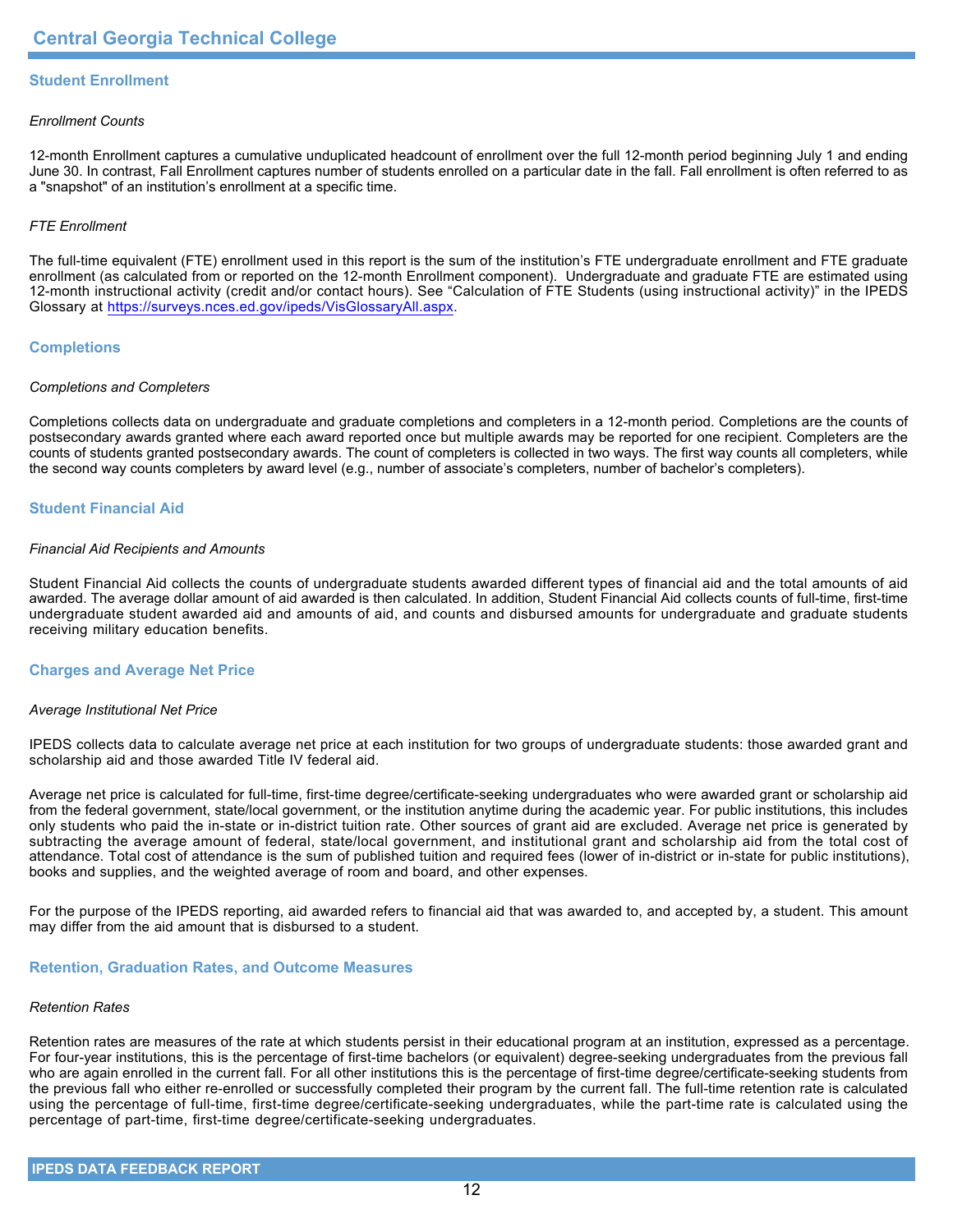## *Graduation Rates and Transfer-out Rate*

Graduation rates are those developed to satisfy the requirements of the Student Right-to-Know Act and Higher Education Act, as amended, and are defined as the total number of individuals from a given cohort of full-time, first-time degree/certificate-seeking undergraduates who completed a degree or certificate within a given percent of normal time to complete all requirements of the degree or certificate program; divided by the total number of students in the cohort of full-time, first-time degree/certificate-seeking undergraduates minus any allowable exclusions. Institutions are permitted to exclude from the cohort students who died or were totally and permanently disabled; those who left school to serve in the armed forces or were called up to active duty; those who left to serve with a foreign aid service of the federal government, such as the Peace Corps; and those who left to serve on an official church mission.

A further extension of the traditional Graduation Rates (GR) component which carries forward 100% and 150% graduation rates data previously reported in the GR component is the Graduation Rates 200% (GR200) component, which requests information on any additional completers and exclusions from the cohort between 151% and 200% normal time for students to complete all requirements of their program of study.

Transfer-out rate is the total number of students from the cohort who are known to have transferred out of the reporting institution (without earning a degree/award) and subsequently re-enrolled at another institution within the same time period; divided by the same adjusted cohort (initial cohort minus allowable exclusions) as described above. Only institutions with a mission that includes providing substantial preparation for students to enroll in another eligible institution are required to report transfers out.

### *Outcome Measures Data*

Alternative measures of student success are reported by degree-granting institutions to describe the outcomes of four degree/certificateseeking undergraduate student groups: First-time, full-time (FTFT); First-time, part-time (FTPT); Non-first-time, full-time entering (NFTFT); and Non-first-time, part-time entering (NFTPT). Additionally, each of the four cohorts collects data on two subcohorts: Pell grant recipients and non -Pell grant recipients. These measures provide the 4-year, 6-year, and 8-year award rates (or completions rates) after entering an institution. NCES calculates award rates by dividing a cohort's or subcohort's adjusted cohort into the number of total awards at 4-year, 6-year, and 8year status points.

The initial cohort can be revised and take allowable exclusions resulting in an adjusted cohort. Institutions are permitted to exclude from the initial cohort students who died or were totally and permanently disabled; those who left school to serve in the armed forces or were called up to active duty; those who left to serve with a foreign aid service of the federal government, such as the Peace Corps; and those who left to serve on an official church mission.

The highest award and the type of award (i.e., certificate, Associate's, or Bachelor's) are reported at each status point. For students who did not earn an undergraduate award after 8-years of entry, the enrollment statuses are reported as either still enrolled at the institution, or subsequently transferred out of the institution. Unlike the Graduation Rates data, all institutions must report on a full-year cohort (students entering July 1 of one year to June 30 to the next) and on their transfer out students, regardless if the institution has a mission that provides substantial transfer preparation.

## **Finance**

### *Core Revenues*

Core revenues for public institutions reporting under GASB standards include tuition and fees; government (federal, state, and local) appropriations and operating and nonoperating grants/contracts; private gifts, grants, and contracts (private operating grants/contracts plus gifts and contributions from affiliated entities); sales and services of educational activities; investment income; other operating and nonoperating sources; and other revenues and additions (capital appropriations and grants and additions to permanent endowments). "Other core revenues" include federal appropriations, sales and services of educational activities, other operating and nonoperating sources, and other revenues and additions.

Core revenues for private, not-for-profit institutions (and a small number of public institutions) reporting under FASB standards include tuition and fees; government (federal, state, and local) appropriations and grants/contracts; private gifts, grants and contracts (including contributions from affiliated entities); investment return; sales and services of educational activities; and other sources (a generated category of total revenues minus the sum of core and noncore categories on the Finance component). "Other core revenues" include government (federal, state, and local) appropriations, sales and services of educational activities, and other sources.

Core revenues for private, for-profit institutions reporting under FASB standards include tuition and fees; government (federal, state, and local) appropriations and grants/contracts; private grants/ contracts; investment income; sales and services of educational activities; and other sources (a generated category of total revenues minus the sum of core and noncore categories on the Finance component). "Other core revenues" include government (federal, state, and local) appropriations and other sources.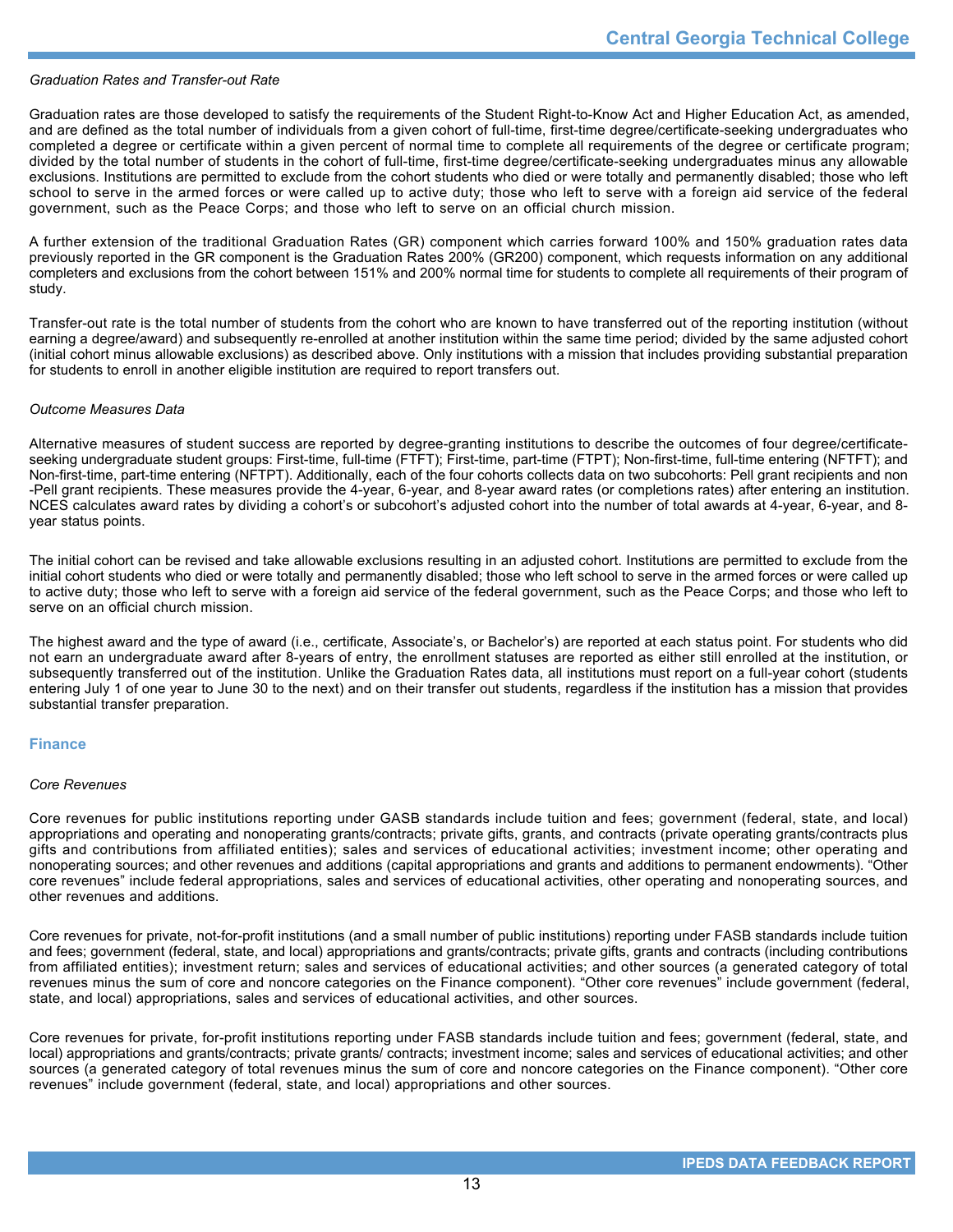At degree-granting institutions, core revenues exclude revenues from auxiliary enterprises (e.g., bookstores and dormitories), hospitals, and independent operations. Non-degree-granting institutions do no report revenue from auxiliary enterprises in a separate category, and thus may include these amounts in the core revenues from other sources.

## *Core Expenses*

Core expenses include expenses for instruction, research, public service, academic support, student services, institutional support, scholarships and fellowships (GASB) or net grant aid to students (FASB) and other expenses. Core expenses exclude expenses for auxiliary enterprises, hospitals, and independent operations. "Other core expenses" is the sum of grant aid/scholarships and fellowships and other expenses.

## *Endowment Assets*

Endowment assets, for public institutions under GASB standards, and private, not-for-profit institutions under FASB standards, include gross investments of endowment funds, term endowment funds, and funds functioning as endowment for the institution and any of its foundations and other affiliated organizations. Private, for-profit institutions under FASB do not hold or report endowment assets.

## *Salaries and Wages*

Salaries and wages for public institutions under GASB standards and private (not-for-profit and for-profit) institutions under FASB standards, include amounts paid as compensation for services to all employees regardless of the duration of service, and amounts made to or on behalf of an individual over and above that received in the form of a salary or wage.

## **Staff**

## *FTE Staff*

The full-time-equivalent (FTE) by occupational category is calculated by summing the total number of full-time staff and adding one-third of the total number of part-time staff. Occupational categories include instructional staff, research staff, public service staff, instructional support staff, management staff, and other occupations. Instructional staff are primarily engaged in teaching and do a combination of teaching, research, and/or public service. Research staff are staff whose primary function is research while public service staff are staff whose primary function is public service. Instructional support occupations include archivists, curators, and museum technicians; librarians and media collections specialists; librarian technicians; student and academic affairs and other education services occupations. Other staff include staff in service occupations; sales and related occupations; office and administrative support occupations; natural resources, construction, and maintenance occupations; production, transportation and material moving occupations; and military specific occupations. Graduate assistants are not included.

## *Equated Instructional Non-Medical Staff Salaries*

Institutions reported the number of full-time nonmedical instructional staff and their salary outlays by academic rank, gender, and the number of months worked (9-, 10-, 11-, and 12-months). Salary outlays for staff who worked 10-, 11-, and 12-months were equated to 9-months of work by multiplying the outlays reported for 10-months by 0.90, the outlays reported for 11 months by 0.818, and the outlays reported for 12 months by 0.75. The equated 10-, 11-, and 12-outlays were then added to the outlays for instructional staff that worked 9-months to generate a total 9-month equated salary outlay. The total 9-month equated outlay was then divided by total number of instructional non-medical staff to determine an equated 9-month average salary. This calculation was done for each academic rank. Salary outlays were not reported for staff that work less than 9-months and were excluded.

## *Student-to-Faculty Ratio*

Institutions can provide their institution's student-to-faculty ratio (i.e., student-to-instructional staff) for undergraduate programs or follow the NCES guidance in calculating their student-to-faculty ratio, which is as follows: the number of FTE students (using Fall Enrollment survey data) divided by total FTE instructional staff (using the total Primarily instruction + Instruction/research/public service staff reported in Human Resources component and adding any not primarily instructional staff that are teaching a credit course). For this calculation, FTE for students is equal to the number of the full-time students plus one-third the number of part-time students; FTE for instructional staff is similarly calculated. Students in "stand-alone" graduate or professional programs (such as, medicine, law, veterinary, dentistry, social work, or public health) and instructional staff teaching in these programs are excluded from the FTE calculations.